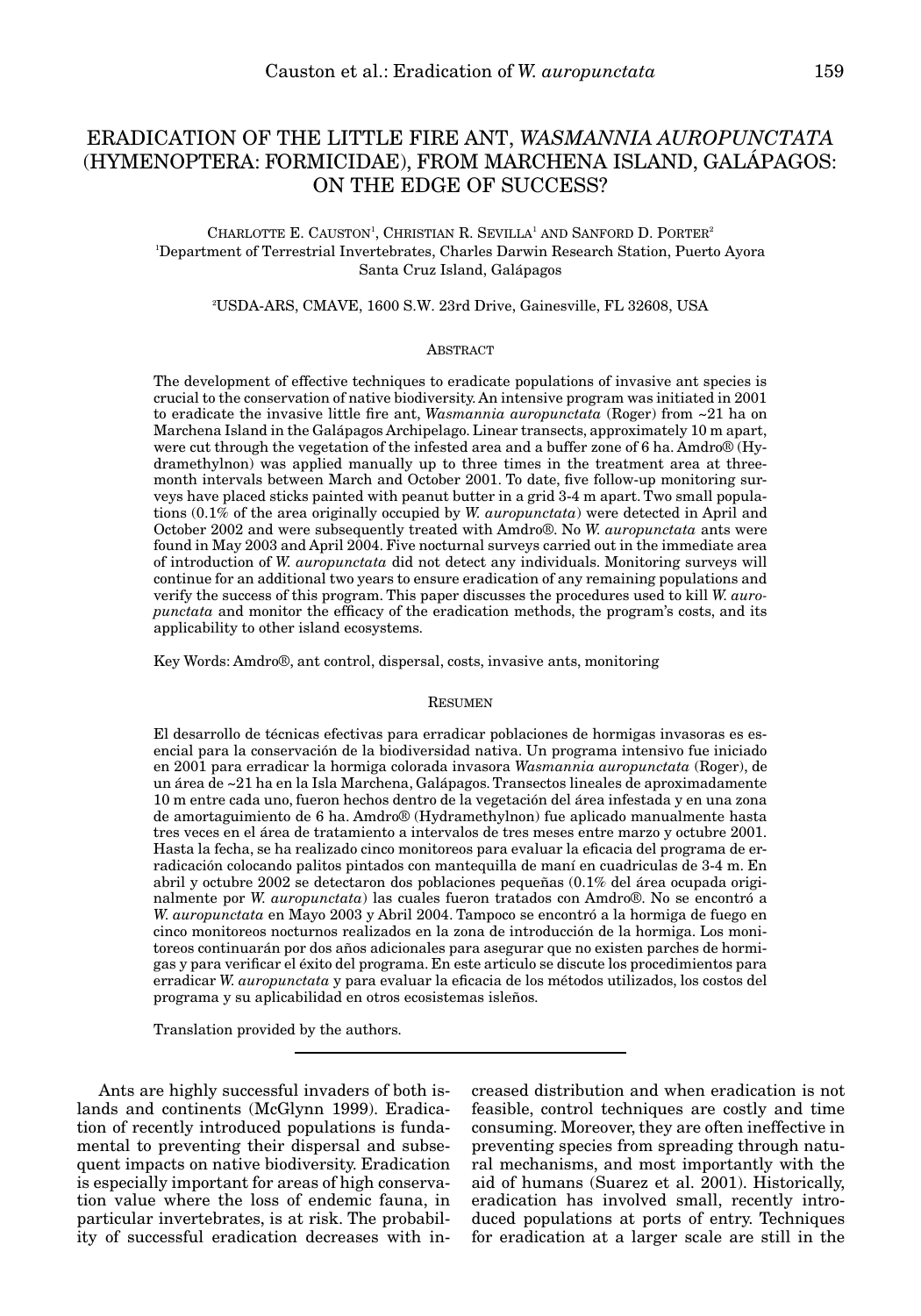early stages of development and there have been few success stories: the removal of *Wasmannia auropunctata* (Roger) from 3 ha on Santa Fe Island in the Galàpagos (Abedrabbo 1994) is an example. Also, early results suggest that infestations of the ants *Pheidole megacephala* F. (up to 10 ha) and *Solenopsis geminata* (F.) (up to 3 ha) in Kakadu National Park, Australia may have been eradicated (Hoffman & O'Connor 2004). Yet, because of their unusual social organization and reproductive strategies (Passera 1994; Tsutsui & Suarez 2003), some species of ants are good candidates for eradication.

The little fire ant, *Wasmannia auropunctata* has been listed as one of the 100 worst invaders in the world by the Invasive Species Specialist Group of The World Conservation Union (IUCN) (Lowe et al. 2002). It is easily transported on fruits and vegetables, and growing trade between countries has facilitated this Neotropical insect's colonization in many parts of the world. In the last 25 years, at least seven Pacific island groups including Hawaii and recently Tahiti have been successfully colonized by *W. auropunctata* (Wetterer & Porter 2003; E. Loeve, Fenua Animalia, Tahiti, pers. comm.). Attributes that make *W. auropunctata* a successful invader include its adaptability to a wide range of habitats, polyphagous feeding habits, high interspecific aggression, and lack of intraspecific aggression which leads to unicoloniality (Ulloa-Chacón & Cherix 1990; Le Breton et al. 2004). Colonies are polygynous (Hölldobler & Wilson 1977), increasing the likelihood that small numbers of ants that are split off from the colony or are transported by man are able to found a new colony.

Introduced into the Galápagos archipelago between 35 and 70 years ago, *W. auropunctata* has colonized eight large islands; Santa Cruz, San Cristóbal, Isabela, Floreana, Santiago, Santa Fe, Pinzón, and Marchena (Silberglied 1972; Lubin 1984; Abedrabbo 1994). It also has been found recently on some of the smaller islands: Champion, Mao, Cousins, Albany, and Eden (C. E. C., unpubl. data). The ants were most likely transported between the inhabited islands on plants, food, and in soil. The uninhabited islands, on the other hand, are less frequently visited and then only by scientists and park rangers, and illegally by fisherman. Ants may have been transported in camping provisions and equipment or may have arrived on vegetation rafts.

Known locally as the "hormiga colorada", *W. auropunctata* has had a wide-ranging impact on biodiversity in the Galápagos, in particular to native invertebrates (Clark et al. 1982; Lubin 1984; Roque-Albelo et al. 2000; Mieles 2002). It also negatively affects the nesting activities and young of reptiles and birds and its painful sting makes it a significant pest to farmers and conservation workers (Lubin 1985; Roque-Albelo et al.

2000; C. E. C., unpubl. data). Additionally, *W. auropunctata* aids the build up and spread of populations of the cottony cushion scale (*Icerya purchasi* Maskell). Honeydew produced by this scale insect is exchanged for transportation and protection from predators (Causton 2001).

Mitigation of the impacts of *W. auropunctata* has been recognized as a priority for conservation organizations in Galápagos. On the larger islands the little fire ant is now distributed over thousands of hectares and is beyond the means of current methods of control. However, eradication programs are expected to be more successful on the smaller islands or areas that have been recently colonized where distributions are less than a few dozen hectares. This was demonstrated with the successful removal of *W. auropunctata* from Santa Fe Island (Abedrabbo 1994). Eradication was also considered feasible for the recently invaded Marchena Island, a near pristine island in the northern part of the Archipelago (Roque-Albelo et al. 2000).

*Wasmannia auropunctata* was first discovered in 1988 at a campsite on Playa Negra, a large black sand beach on the southwestern side of Marchena Island (Fig. 1) (Roque-Albelo et al. 2000). In 1992, the area infested by *W. auropunctata* was estimated at 0.5 ha (Fig. 2a, b) and a control program was initiated by the Galàpagos National Park Service (GNPS) and the Charles Darwin Research Station (CDRS) adopting the methodology previously used to eradicate *W. auropunctata* from Santa Fe Island (Abedrabbo 1994). Between 1993 and 1996, three attempts were made to eradicate *W. auropunctata* with Amdro® (Zuñiga 1994; Roque-Albelo et al. 2000). Follow up surveys indicated that the poison bait applications were only partially successful (Fig. 2a, b), probably because populations were missed and the area of infestation was underestimated. In 1996, *W. auropunctata* still occupied 1.5 ha, but the eradication program was suspended due to lack of funding. By 1998, an El Niño year, the area had increased to 17 ha (Fig. 2a, b) (Roque-Albelo et al. 2000). High precipitation rates during El Niño may have accounted for a rise in ant numbers. Lubin (1984, 1985), measured *W. auropunctata* spread at a rate of 170m/year in Santa Cruz Island, increasing to 500 m in El Niño years. Nevertheless, it is highly unlikely that El Niño was solely responsible for such dramatic population growth on Marchena, further suggesting that earlier assessments had missed some populations. Two years later in 2000, the infested area was estimated at 24 ha (Roque-Albelo et al. 2000). This proved to be an overestimate as later calculations showed the actual infested area to be 19.3 ha; an increase of approximately 2.3 ha. from 1998.

What was evident from surveys carried out post 1996 was that the distribution of *W. auropunctata* in Marchena was still expanding and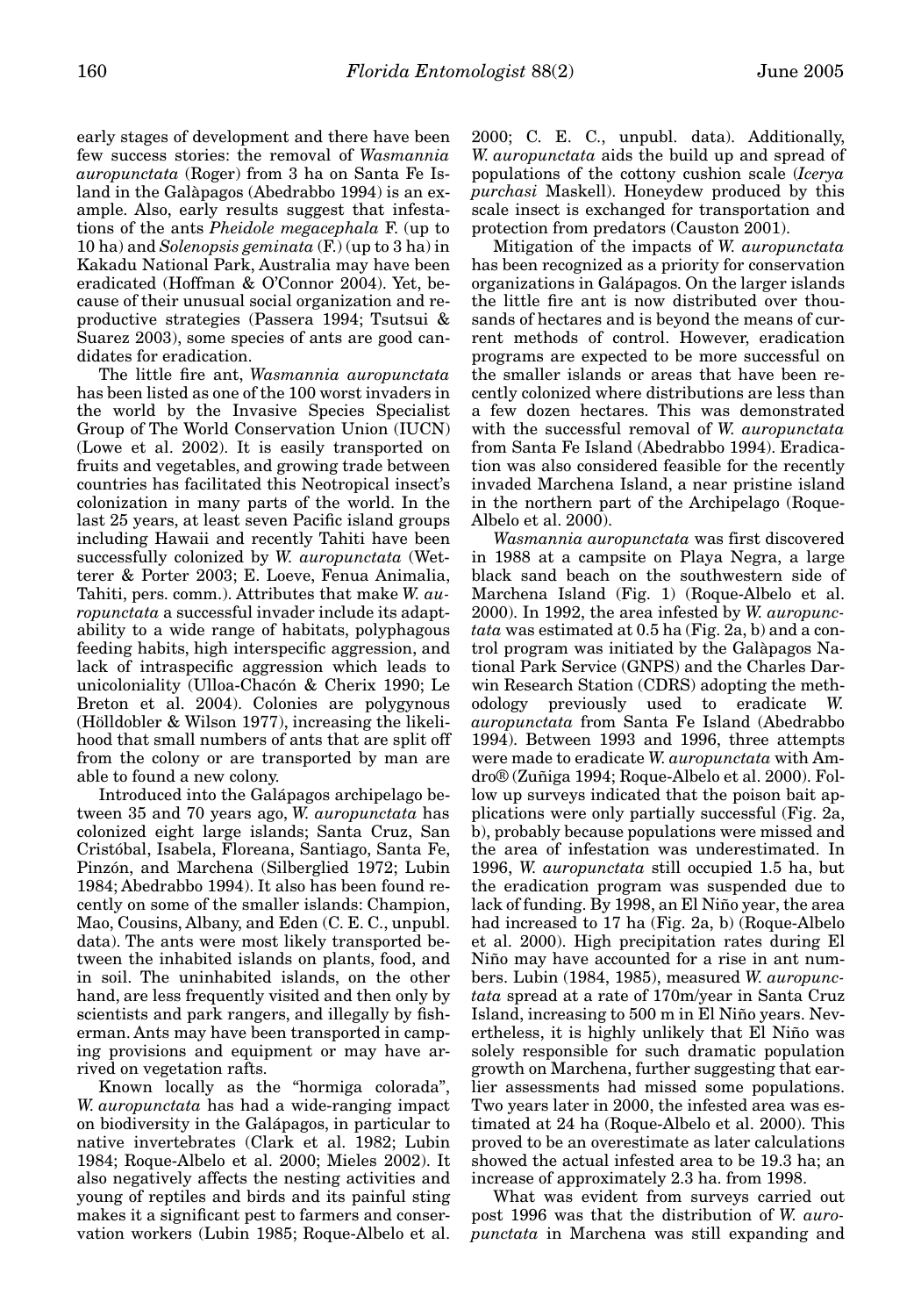

Fig. 1. Marchena Island (130 km², inset shows location within the Galápagos Archipelago) and location of *W. auropunctata* infestation in 2001 (~20.5 ha).

that there was a striking contrast between the composition of ant communities in habitats where *W. auropunctata* was present and areas that had not been invaded (Roque-Albelo et al. 2000). *Wasmannia auropunctata* typically infested only vegetated areas and in Marchena, vegetation covers only  $25\%$  of the total area of the island  $(130 \text{ km}^2)$ . If *W. auropunctata* continued to spread at the same rate, it could eliminate many of the native invertebrate species that occupy these habitats, especially those that are localized in distribution.

Paradoxically, the reproductive strategies that make *W. auropunctata* a successful colonizer and enable it to expand its distribution also facilitate the success of any program aimed at reducing population numbers. This is primarily because new colonies are typically formed by budding (Hölldobler & Wilson 1977), which restricts the dispersal capacity of *W. auropunctata* and contains it to areas immediately adjacent to existing colonies. As a consequence, eradication was still thought to be possible and in 2001 a program was initiated to eradicate *W. auropunctata* from Marchena Island. This paper evaluates the methods used in the current eradication program and

discusses their applicability to other areas of conservation value.

#### MATERIALS AND METHODS

Description of Area Infested by *W. auropunctata*

Colonies of *W. auropunctata* were found between 0-50 m elevation. Marchena Island is arid and the infested area was principally covered by areas of dry eroded soil and fresh lava fields. Vegetation was dense in parts, particularly in the rainy season, and was composed of dry forest dominated by *Bursera graveolens* (HBK) Trian. and Planch., *Croton scouleri* Hook. f., *Waltheria ovata* Cav., *Lantana peduncularis* Anderss., *Opuntia helleri* K. Scum., and *Castela galapageia* Hook. f. (Hamman 1981). In the Galàpagos, January to May is the warm/wet season with occasional rain and is followed by a cooler/dry season from May to December with little or no rain and lower temperatures. Annual meterological records do not exist for this island. Day time temperatures recorded during field trips from 2001 to 2004 ranged from 24°C to 44°C with a relative humidity of between 52 and 65%.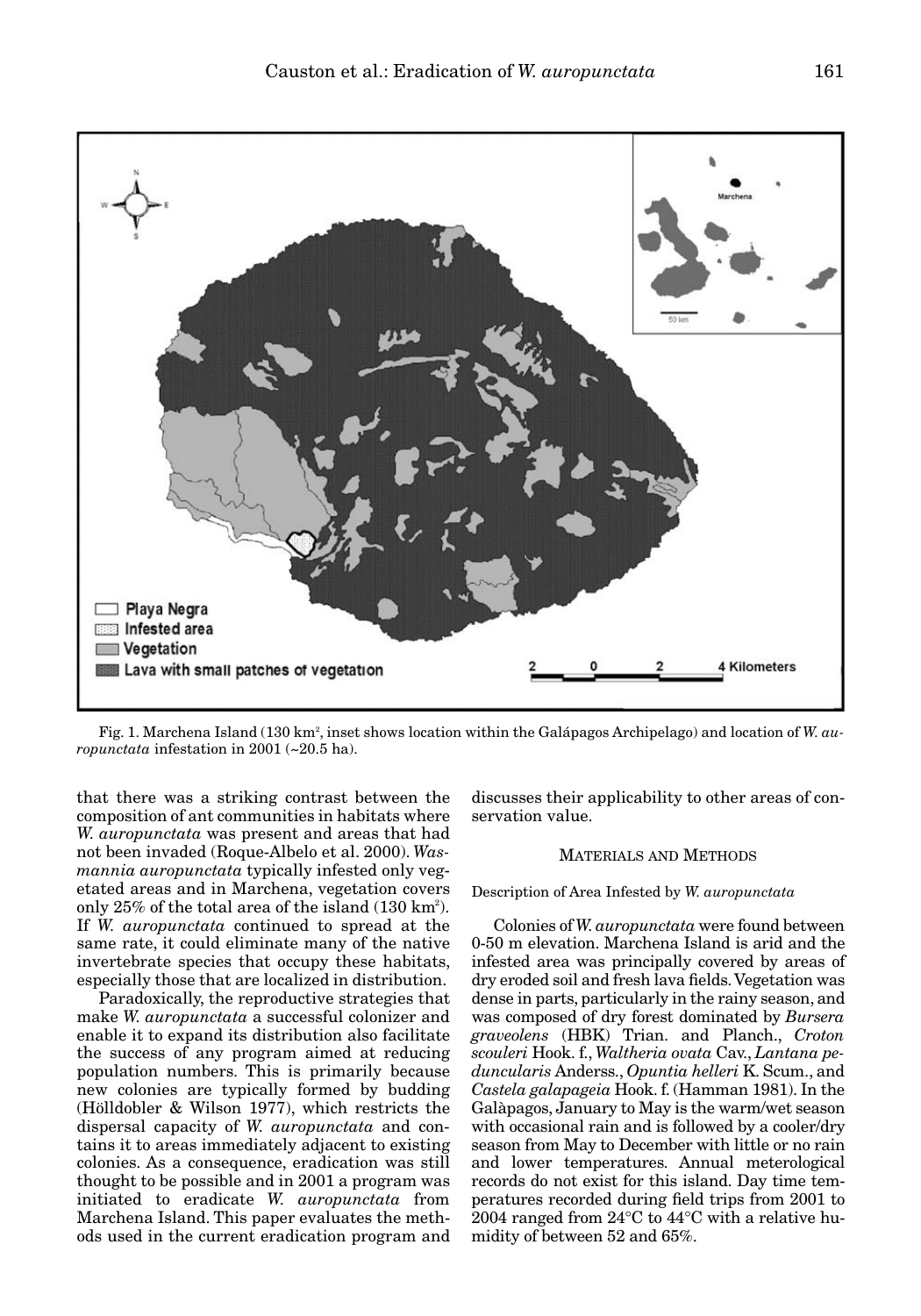

Fig. 2. A) Expansion of *W. auropunctata* at Playa Negra in Marchena Island, 1992-2001. B) Change in size of infested area. Arrows indicate applications of poison bait (Amdro®; see text for details).

# Calculating the Size of the Treatment Area

In March 2001, 50 m longitudinal transects were cut outwards from the perimeter established in 2000 (Fig. 3) at 20 m intervals. Hot dogs (~5 mm thick, made of beef) were placed on the lower ends of 30-cm wire flags that were placed in the ground at 5-m intervals along these transects. Baits were checked after 45 min. In the event that *W. auropunctata* was recorded, transects were extended and additional baits placed at 5-m intervals until ants had not been detected for 50 m. The perimeter of the treatment area was established at least 50 m from the last infested point found in each transect to create a buffer zone between the infested and *W. auropunctata*-free areas (Fig. 3). The perimeter was tracked with a handheld GPS unit and the size of the area calculated with ArcView GIS (Version 3.2a, Environmental System Research Institute 1999). The area infested by *W. auropunctata* was estimated to be 20.5 ha. *Wasmannia auropunctata* was found up to 75 m away from where it was recorded in 2000. Including the buffer zone (6.1 ha), the area in which poison was applied and monitoring was conducted was estimated to be 26.6 ha. These measurements are two-dimensional and did not consider the topography of the area.

# Preparation of Treatment Area

To enable the homogenous application of poison and facilitate monitoring, the treatment area was divided into five sectors (A, B, C, D, and I) based on the old perimeters and natural divisions provided by the terrain. In each sector 1.5-m wide longitudinal transects were cut with machetes through the vegetation at approximately 10-m intervals. By 2003, a total of 352 longitudinal transects had been cut in the treatment area ranging between 58 and 289 m in length (Fig. 3). Short latitudinal transects were cut in areas of especially dense vegetation. The sectors and transects were mapped by tracking with GPS units.

#### Control Techniques

Amdro® (Hydramethylnon with soybean oil, 0.88% active ingredient), a product developed for *Solenopisis* fire ants was used (Collins et al. 1992). This insecticide was the most attractive to *W. auropunctata* of four fire-ant products tested by Williams & Whelan (1992) and was also used to successfully control it on Santa Fe Island (Abedrabbo 1994). Amdro® was considered to be a minimum risk to non-targets because of its low toxicity to vertebrates, because it cannot be absorbed through the insect cuticle, and because it is not known to accumulate in the environment (Vander Meer et al. 1982; Extension Toxicology Network 1996; Bacey 2000). Some scavenging arthropods and arthropod predators, in particular ants, were expected to feed on the bait, but any localized non-target impacts that might occur would be negligible following re-colonization of the treatment area by invertebrates. However, the disadvantages of using this toxic bait are that it decomposes quickly and cannot be applied during or soon after rainfall (Vander Meer et al. 1982). Before each trip to Marchena, Amdro® was sampled at random and tested to ensure that it was still attractive to the *W. auropunctata*.

Amdro® was applied after 15.00 h to reduce exposure to sunlight. The bait was hand broadcast by groups of field assistants walking parallel to each other along adjacent transects. An average of 4.9 kg of Amdro® per hectare was applied to all sectors in the treatment area in March and June 2001 (Table 1). This was over double the quantity recommended by specialists (2.2 kg/ha) (D. Williams, University of Florida, Gainesville, pers. comm.), but was considered necessary because of the hilly terrain and the presence of caves and dense vegetation. Amdro® was only applied to sectors A and B in October 2001 after *W. auropunctata* had not been detected by the monitoring program in Sectors C, D and I in June and October 2001. In April and October 2002, the application of Amdro® was restricted to areas where small populations of *W. auropunctata* were found (Table 1).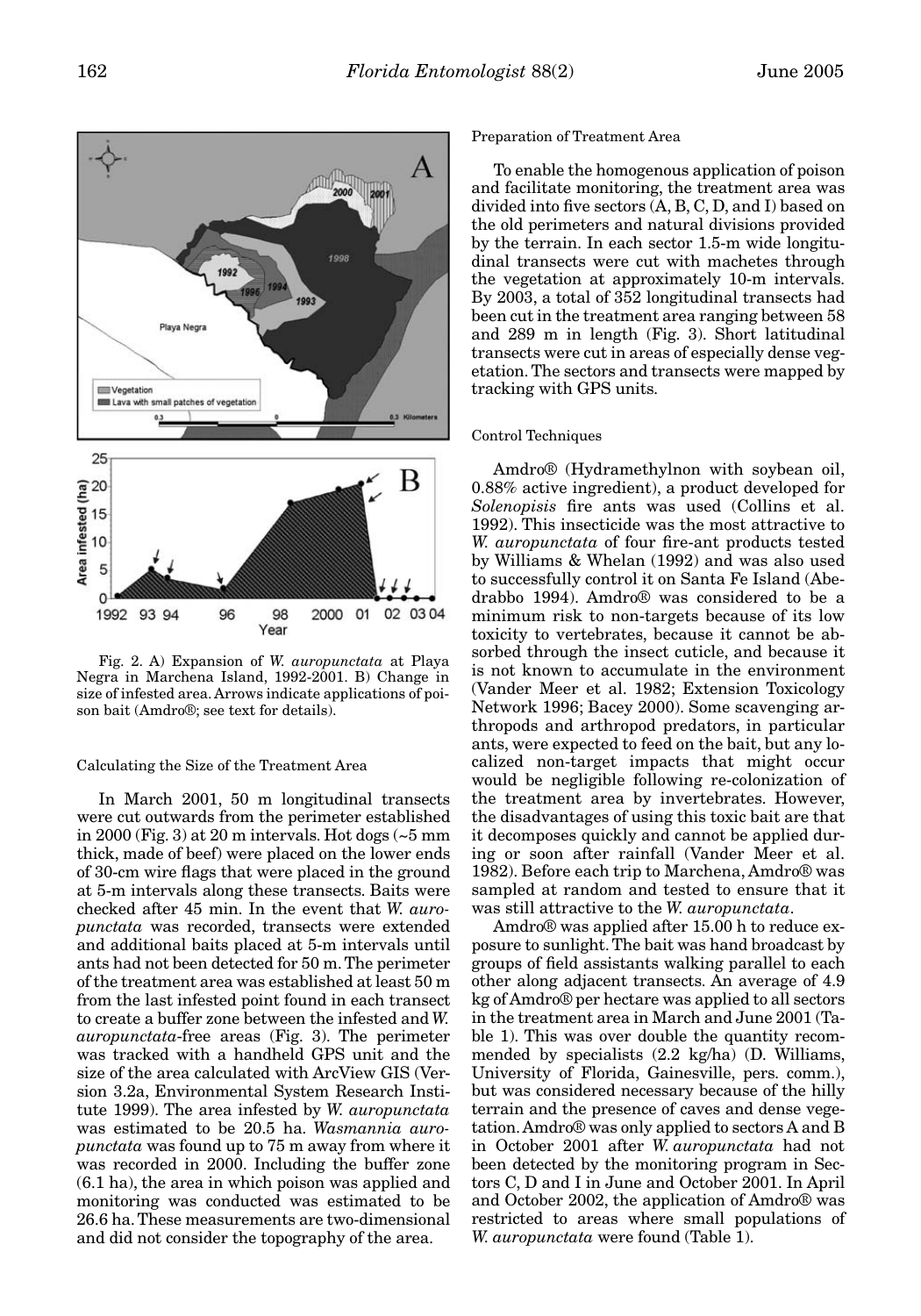

Fig. 3. Treatment area for eradicating *W. auropunctata* (Sector A: 6.8 ha, 65 transects; Sector B: 7.5 ha, 62 transects; Sector C: 4.4 ha, 103; Sector D: 3.9 ha, 107 transects; Sector I: 4.1 ha, 15 transects). The inset is a closer view of the 3-4 m grid of bait monitoring stations.

Monitoring the Effectiveness of Amdro® Applications

The intensity of monitoring increased as Amdro® applications decreased. In June 2001, three months after the first application, the primary objective was to detect any further spread of *W. auropunctata* in outlying Sectors C and D (Fig. 3). Hot dog baits were placed every 5 m in alternate transects and techniques were similar to those used to calculate the size of the treatment area in March 2001. Six months after the first application of Amdro® (October 2001), a more intensive monitoring program was begun placing peanut butter baits in grids 3-4 m apart (Fig. 3). In October 2001, the grid system was applied to sectors C, D, and part of I (bait stations were placed at 3- 4 m intervals only along the length of the transects in the remaining sectors). For the last four trips (April and October 2002, May 2003, and April 2004), all sectors of the treatment area were monitored with a 3-4 m grid of bait stations. Additionally, in the area of introduction of *W. auropunctata* (Sector A, Fig. 3) and in the areas where small populations were found in April and Octo-

ber 2002, the distance between bait stations was reduced to every 1 m.

Peanut butter baits were used instead of hot dog baits because of the high proportion of hot dog baits that were eaten by lizards and hermit crabs on the first survey, and because peanut butter baits were easier to use in large numbers. The baits consisted of a wooden kebab stick (30 cm long) painted with a fluorescent marker on one end. Peanut butter was applied to the unpainted end from midway down. The pointed end of the stick was placed firmly in the ground to avoid removal by lizards and doves. Monitoring activities took place between 05:40-10:30 and 15:00-18:00 h and were not carried out on rainy days or during hours of intense sunlight when ants are less abundant. Bait stations were placed every 3-4 m along each of the longitudinal transects in the treatment area. Additional bait stations were placed every 3-4 m to the left and to the right of each of these bait stations until the bait stations on the adjacent transect were reached, thus forming a grid of 3-4 m squares (Fig. 3). The number of bait stations placed on each trip is shown in Table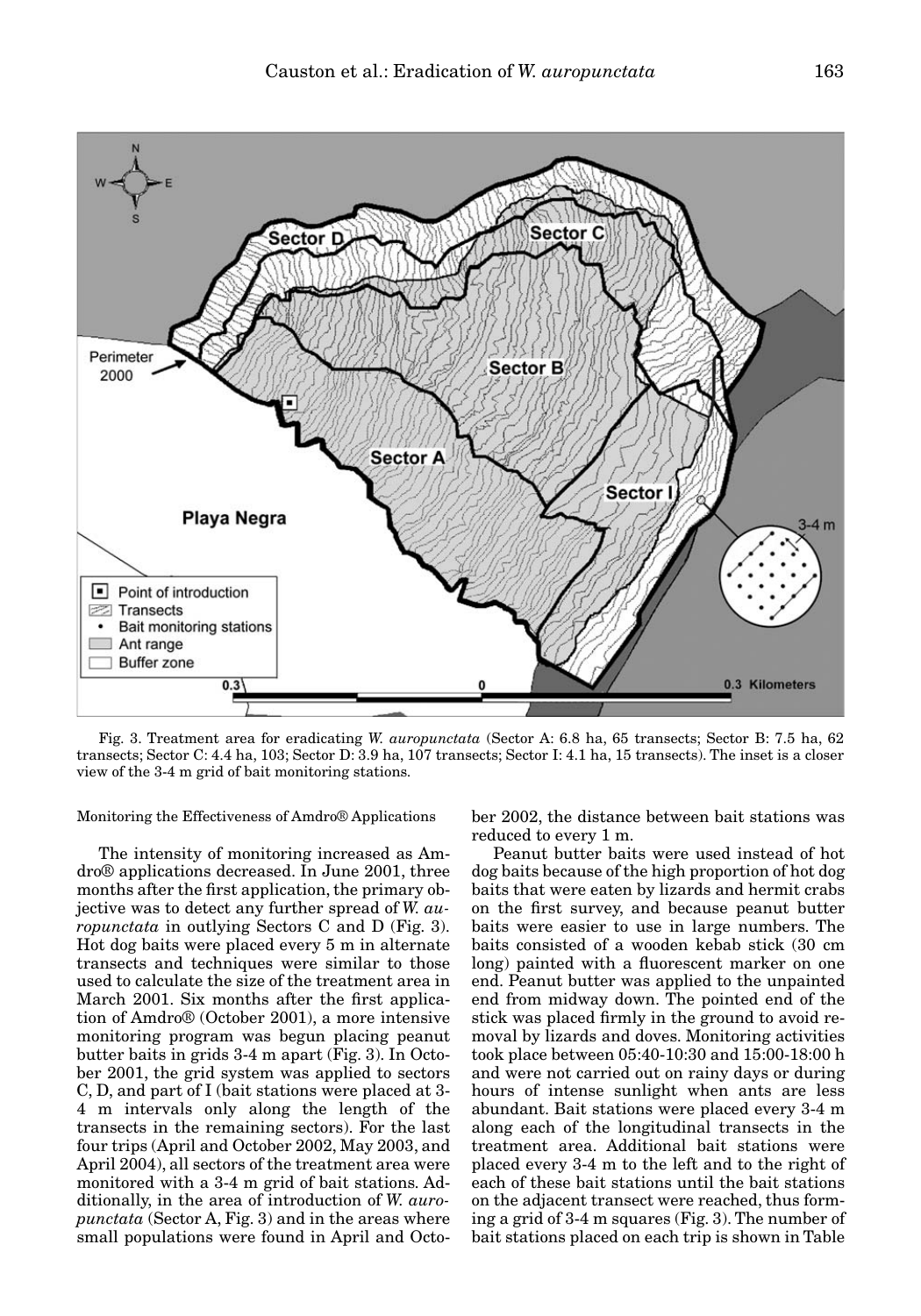| Date             | Sectors             | Area treated (ha) | Amdro (kg) | kg/ha<br>4.9 |  |  |  |
|------------------|---------------------|-------------------|------------|--------------|--|--|--|
| Mar 01           | A, B, C, D, I       | 26.6              | 130        |              |  |  |  |
| Jun 01           | A, B, C, D, I       | 26.6              | 134        | 5.0          |  |  |  |
| Oct 01           | A, B                | 14.3              | 60         | 4.2          |  |  |  |
| Apr $02^{\circ}$ | Part of A and I     | 3.4               | 27         | 7.8          |  |  |  |
| Oct $02^{\circ}$ | Part of A, all of I | 10.9              | 45         | 4.2          |  |  |  |
| Total            | 396                 |                   |            |              |  |  |  |

TABLE 1. QUANTITY OF AMDRO® (KG) APPLIED TO TREATMENT AREA.

a Amdro® applied in response to finding colony fragments of *W. auropunctata*.

2. To ensure that the entire area was covered by bait stations, 4-5 groups of field workers worked parallel to each other along adjacent transects. Bait was left for one hour after which it was inspected for ants. Field workers were trained to identify and record *W. auropunctata* and the three most common ant species that they might encounter: *Tapinoma melanocephalum* (Fabricius), *Cardiocondyla emeryi* Forel and *Monomorium floricola* (Jerdon). When a field worker believed that they had detected *W. auropunctata*, the ants were collected and the site was marked. Bait sticks were counted at the end of each transect to check that all bait stations had been collected.

## Nocturnal Monitoring

Nocturnal monitoring was carried out because it is possible that *W. auropunctata* resorts to feeding more actively in the night when diurnal temperatures are high and humidity is low (Meier 1994). Because time was limited, we surveyed only where *W. auropunctata* had initially been introduced in Sector A (Fig. 3). Bait stations were laid out on one night of each trip between 20:00 and 21:00 h. In October 2001, hot dog baits were placed every 10 m for 100 m along three transects with 30 m between transects. The number of transects was intensified on subsequent trips and peanut butter baits were used. Baits were placed at 5-m intervals along the first 50 m of 10 transects in April 2002, and along 42 transects in

October 2002, May 2003, and April 2004 (Table 2). In all cases transects commenced at the beach. Additionally, baits were laid out every 1 m in the areas where colony fragments were found on previous trips.

# Estimation of Colony Fragment Size

To determine the size of the remnant colonies discovered in April and October 2002, we placed peanut butter sticks in a grid with 1-m intervals centered on the bait station where *W. auropunctata* was detected. Baits were checked after an hour and in the event that ants were found, the flags were left in place and the grid amplified until ants had not been observed for 10 m in each direction.

## RESULTS

## *Wasmannia auropunctata* numbers

*Wasmannia auropunctata* was not detected at 700 non-toxic bait stations in Sectors C and D three months after the onset of the eradication program in June 2001 (Table 2). After two applications of Amdro® (October 2001), *W. auropunctata* was not recorded at 11,058 bait stations placed in all sectors of the treatment area. In April 2002, one year after the first toxic bait application *W. auropunctata* was recorded at three of 33,638 non-toxic bait stations (Table 2). A pop-

TABLE 2. MONITORING EFFORT IN THE TREATMENT AREA (26.6 HA) TO DETECT THE PRESENCE OF *W. AUROPUNCTATA* AND OTHER ANT SPECIES (CALCULATED NUMBER OF STATIONS REQUIRED FOR COMPLETE COVERAGE OF A TWO-DIMENSIONAL AREA WITH 3 M BETWEEN POINTS WAS 36,012).

|                                         | Monitoring dates |          |          |                  |          |          |  |  |
|-----------------------------------------|------------------|----------|----------|------------------|----------|----------|--|--|
|                                         | Jun 01           | Oct 01   | Apr $02$ | Oct 02           | May 03   | Apr $04$ |  |  |
| Man hours (in the field)                | ~2392            | ~1432    | 504      | 743              | 698      | 735      |  |  |
| Total number of diurnal bait stations   | 700              | 11.058   | 33,638   | 36,251           | 44.142   | 40,100   |  |  |
| Total number of nocturnal bait stations |                  | 33       | 110      | 570              | 780      | 780      |  |  |
| Stations with W. <i>auropunctata</i>    | 0                | $\theta$ | 3        | $\boldsymbol{2}$ | $\theta$ | $\Omega$ |  |  |
| Stations with other ant species         |                  | 897      | 35       | 6.530            | 3.408    | 10,812   |  |  |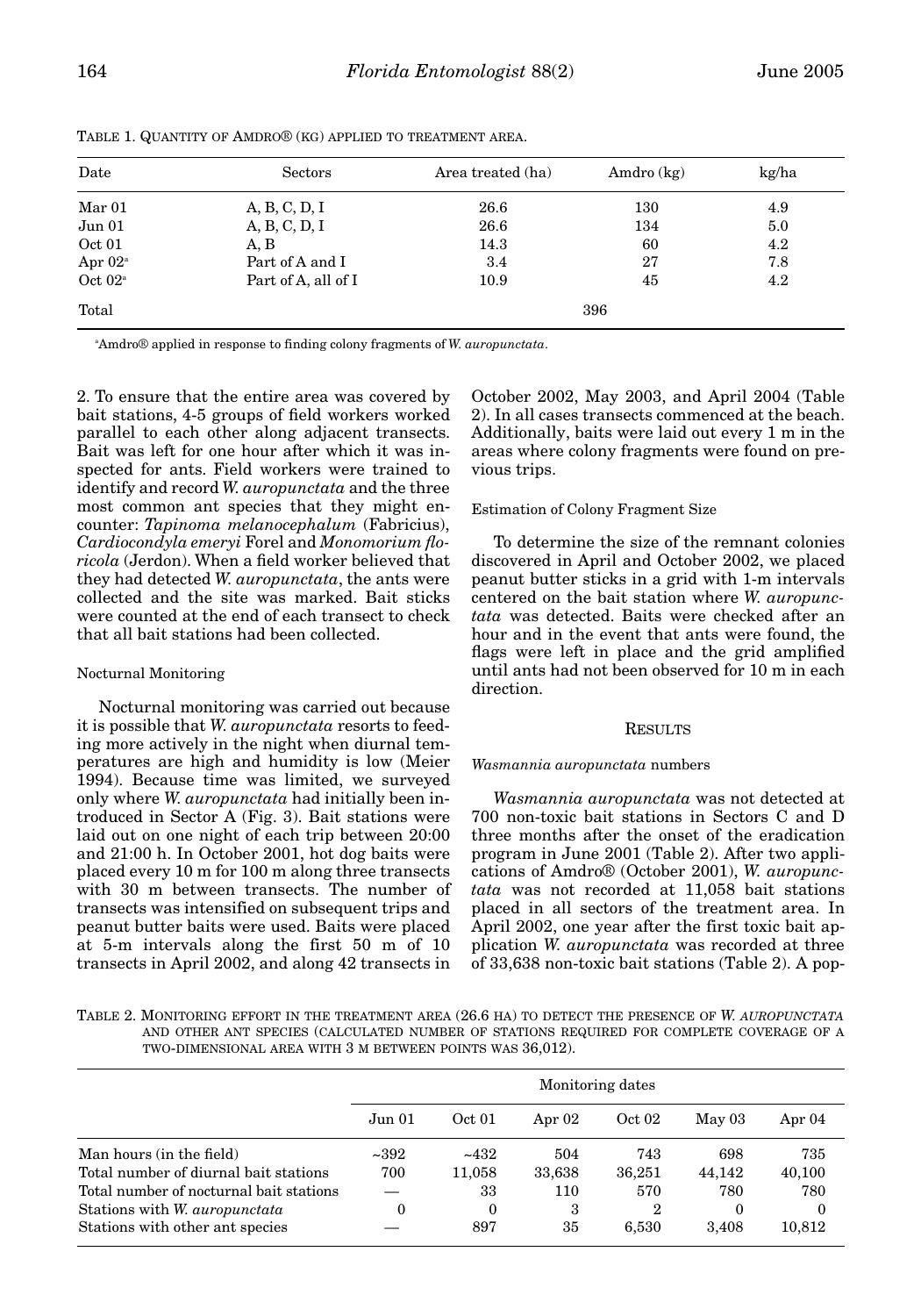ulation of ants was located in a dry streambed in Sector I. Along a 1-m grid of non-toxic baits the infestation size was estimated to be at least  $87 \text{ m}^2$ and measured about 6 m by 18 m. *Wasmannia auropunctata* was also found on two out of 36,251 non-toxic bait stations in October 2002 in Sector A (Table 2). With baits set in a 1-m grid, the colony was estimated to measure  $99 \text{ m}^2$  in an irregular patch up to 10 m wide and 21 m long. After discovery of these populations, Amdro® was applied to the infested areas and the surrounding non-infested areas (Table 1). *Wasmannia auropunctata* was not registered in these areas on subsequent trips. In the last two monitoring surveys in May 2003 and April 2004, *W. auropunctata* was not detected at 44,142 and 40,100 bait stations, respectively. *Wasmannia auropunctata* was not recorded at any of the non-toxic bait stations placed at night during the monitoring surveys (Table 2).

Based on an equidistant point method on Arcview, the number of non-toxic bait stations placed in the last four monitoring surveys was calculated to be similar to or higher than the number of stations required for complete coverage with 3 m between points on a two-dimensional plane (Table 2).

#### Presence of Other Ant Species

*Tapinoma melanocephalum*, *C. emeryi*, and *M. floricola* were recorded from the non-toxic bait stations in varying intensities on all four monitoring trips. In October 2001 these ant species were present in approximately 8% of the total number of non-toxic bait stations, whereas in April and October 2002 ants occupied 0.1% and 18% of the stations, respectively. In May 2003 and April 2004, these ant species were again found in 7.7% and 27% of the stations (Table 2). It is possible that some of the identifications of *C. emeryi* may have been *Cardiocondyla nuda* (Mayr), as these two species are visually similar.

#### **DISCUSSION**

#### Efficacy of Chemical Applications

To our knowledge, this is the largest eradication program that has been attempted for *W. auropunctata*. Monitoring results suggest that the application of Amdro® along a series of closely cut linear transects is an effective means of reducing *W. auropunctata* populations rapidly. Following three applications of poison bait over a 9-month period we have detected only two small patches of ants in approximately 0.1% of the area originally infested by *W. auropunctata*. A larger number of nest remnants was expected, especially given the difficult terrain. Negative results with intensive monitoring techniques in Sectors C and D suggests that *W. auropunctata* spread was contained

and that ants may have been eradicated from this area after two applications of Amdro®. Nevertheless, as intensive monitoring was only carried out in all sectors beginning with the third application, we cannot make any determinations about the effectiveness of each individual application in eradicating ants from the entire infested area. It may have been that there were only a few survivors after the first application. However, because funding was limited and we wanted to guarantee that the populations were hit hard, additional bait applications and land clearing activities were given priority over monitoring surveys.

The apparent effectiveness of the chemical applications may have been augmented by the effect of extended dry periods following the first bait application in March 2001. The lower elevations of Marchena Island are typically very arid during the dry season (May to December) and there was very little green vegetation on subsequent trips in June and October 2001. *Wasmannia auropunctata* prefers moist habitats and only dominates arid zones when temperature and humidity are high (Clark et al. 1982; Lubin 1984, 1985). These dry conditions probably inhibited nest-founding activities in any nests that were not destroyed by the first chemical application. Both *W. auropunctata* density and the production of sexuals appear to be influenced by humidity, and decreases in both occur in the drier months (Clark et al. 1982; Ulloa-Chacón 1990). Furthermore, ant nests are typically found above ground (Lubin 1984, 1985; Ulloa-Chacón & Cherix 1990; Ambrecht & Ulloa-Chacón 2003) and are susceptible to drying out when humid nesting sites are less abundant (Lubin 1984).

During the monitoring surveys, two small populations of *W. auropunctata* were discovered. These may have been missed by the chemical applications because of the hilly and volcanic terrain, particularly at the beginning when the methodology was still being worked out and the distance between transects was larger. This is the most likely explanation for the small population discovered in Sector I in April 2002 where Amdro® was only applied twice. However, it is less likely that the population discovered in Sector A in October 2002 was missed, as Amdro® was applied three times in this area. The topography of the land may have influenced the success rate of some of the applications, while some poison bait may have been deactivated by high temperatures during shipment to the Galàpagos. Intensive monitoring along a 3-4 m grid was only initiated in these sectors in April 2002 and may explain why these populations were not detected earlier. It is also possible that nests that were partially hit by the Amdro® applications in 2001 may have taken some time to build up population numbers and initiate foraging activities. For example, in New Zealand non-toxic baits did not attract the Argentine ant, *Linepithema humile* (Mayr) nine months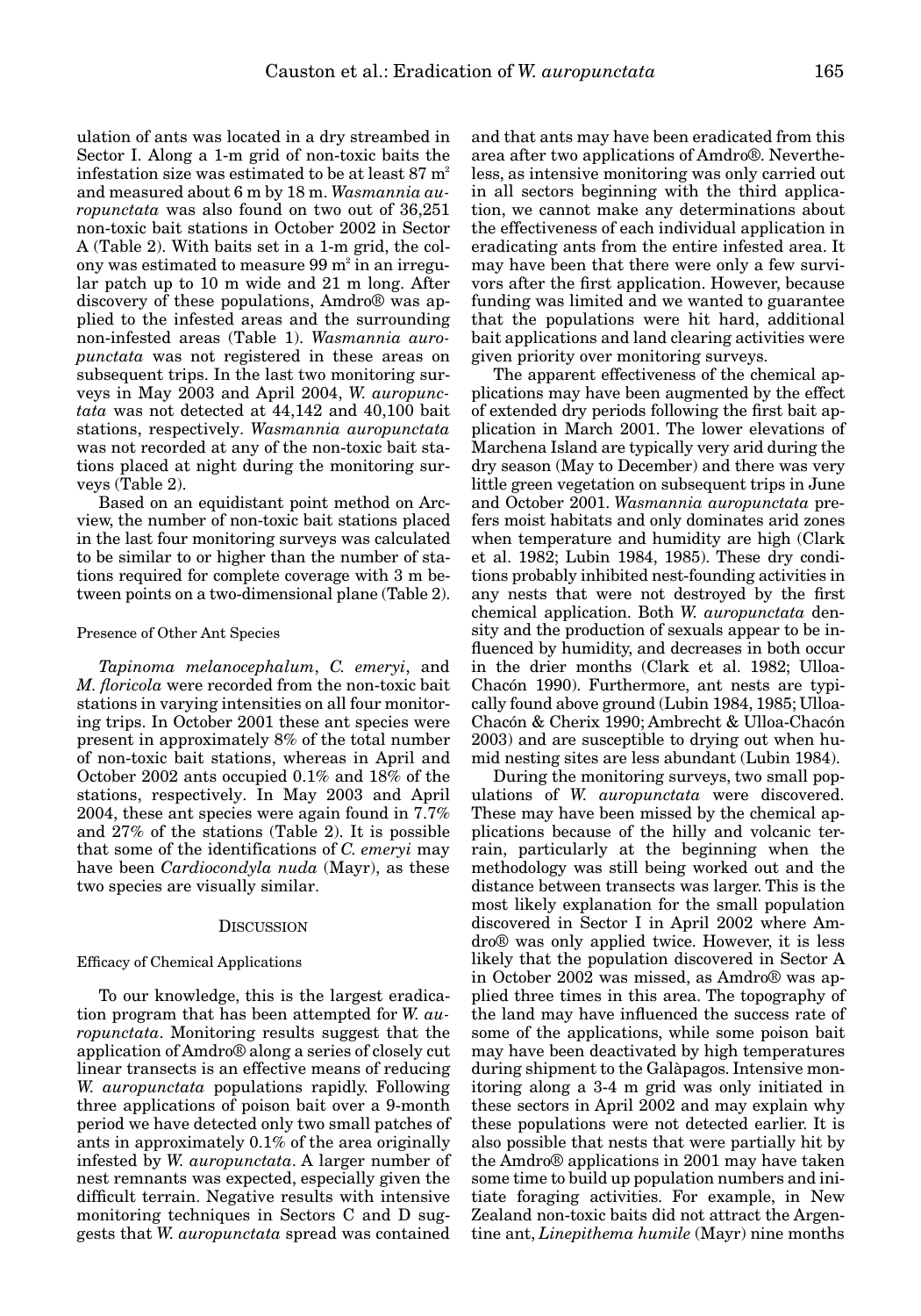after treatment with toxic bait although searching revealed their presence (Harris et al. 2002).

Conversely, at least three sympatric ant species (*T. melanocephalum*, *C. emeryi*, and *M. floricola*) were collected from the non-toxic baits following the application of Amdro®. These introduced species were present in the *W. auropunctata* infested area before treatment began (Roque-Albelo et al. 2000; Mieles 2002) suggesting that they either were not affected as much by the toxic bait or had re-invaded rapidly after treatment. Fluctuations in ant numbers corresponded to patterns observed in non-infested areas during the same period and appear to be related to climate (Mieles 2002).

#### Effectiveness of Monitoring

The monitoring techniques used during this program should have been sufficient to detect the presence of *W. auropunctata*. Baits were made up of peanut butter, which has been shown to be highly attractive to *W. auropunctata* in the laboratory and in the field (Williams & Whelan 1992). Studies on the foraging behavior of *W. auropunctata* suggest that if ants were present in the area they would have been attracted to the non-toxic baits under most climatic conditions (including strong wind, heavy rain, and full sunlight) and at all times of the day, although ant numbers may vary (Clark et al. 1982; Meier 1994; Delsinne et al. 2001). The distance between bait stations should have permitted ants to reach the baits within an hour. *Wasmannia auropunctata* typically makes superficial nests under most environmental conditions (Lubin 1984, 1985; Ulloa-Chacón & Cherix 1990; Ambrecht & Ulloa-Chacón 2003). Although little is known about the foraging distances of *W. auropunctata*, workers have been observed to forage up to 2 m high in trees (de la Vega 1994; Meier 1994). With a mean foraging speed of between 15-18 cm/min (Meier 1994), and assuming that ants could detect baits up to  $\sim$  2.1 m away (radius of the circle defined by the grid size), ants should have been recruited to the baits within an hour. Extended drought periods, however, are associated with lower ant abundance (Clark et al 1982; Ulloa-Chacon 1990) and have been known to cause hypogaeic nesting in other parts of the Galàpagos (Abedrabbo 1994; Meier 1994). Thus, some nests may not have been able to locate the bait within an hour under these conditions. Although, we did not find any nests below the ground in Marchena, we have restricted our monitoring efforts in the last two years to the end of the wet season when surviving colonies are expanding and food is in demand.

Populations that have been reduced by toxic baits also may be slow in reacting to the non-toxic bait stations. When peanut butter bait stations were set 3-4 m apart, *W. auropunctata* was de-

tected at only three bait stations in April 2002 and two bait stations in October 2002. Yet, on both occasions, the area occupied by *W. auropunctata* proved to be larger  $(87 \text{ m}^2 \text{ and } 99 \text{ m}^2, \text{respectively}),$ as was discovered when the distance between bait stations was reduced to 1 m. Approximately 13 bait stations should have picked up *W. auropunctata* at 3-m intervals. This may be because the populations were small and workers took longer to find and recruit to the baits at wider spacing.

Studies on the foraging behavior of *W. auropunctata* have not been repeated in different climatic conditions sufficiently to identify optimal conditions for monitoring. While it is likely that non-toxic bait stations were laid out when *W. auropunctata* was active, we suggest that repeated experimental trials be carried out with different population sizes (including those that have been partially hit by toxic bait applications) to determine foraging speed, distance, and peak foraging hours under all climatic conditions and that monitoring activities are modified accordingly. Nevertheless, provided that monitoring is maintained for several years it is likely that any surviving pockets of *W. auropunctata* should grow large enough to be detected at the level of intensity being employed in this study.

## Could *W. auropunctata* Exist Outside the Containment Area?

Current evidence suggests that outlying populations are unlikely on Marchena unless independent introductions have occurred elsewhere on the island. *Wasmannia auropunctata* has not been collected from six batteries of pitfall traps randomly placed within a 500-m radius of the treatment area on six occasions between 2000 and 2004 (Mieles 2002; A. Mieles, CDRS, Galápagos, pers. comm.), nor has it been collected in surveys that have been initiated on other parts of the island (C. S., unpubl. data).

These findings seem to indicate that *W. auropunctata* has not used long distance dispersal as a means for spreading in Marchena. In areas where it has been introduced, *W. auropunctata* typically forms new colonies by budding, where inseminated queens are accompanied by workers on foot to a nearby site (e.g., Hölldobler & Wilson 1977; Lubin 1984). This leads to well-demarcated boundaries of infested versus non-infested areas as shown by Clark et al. (1982) and which were observed on Marchena Island. This dispersal strategy is corroborated by observations in the laboratory of intranidal mating and by the fact that queens were unable to establish new colonies in the absence of workers (Ulloa-Chacón 1990; Ulloa-Chacón & Cherix 1990). Furthermore, workers have been observed moving winged queens on Santa Cruz Island in the Galápagos (Clark et al. 1982), and until recently nuptial flights of *W. au-*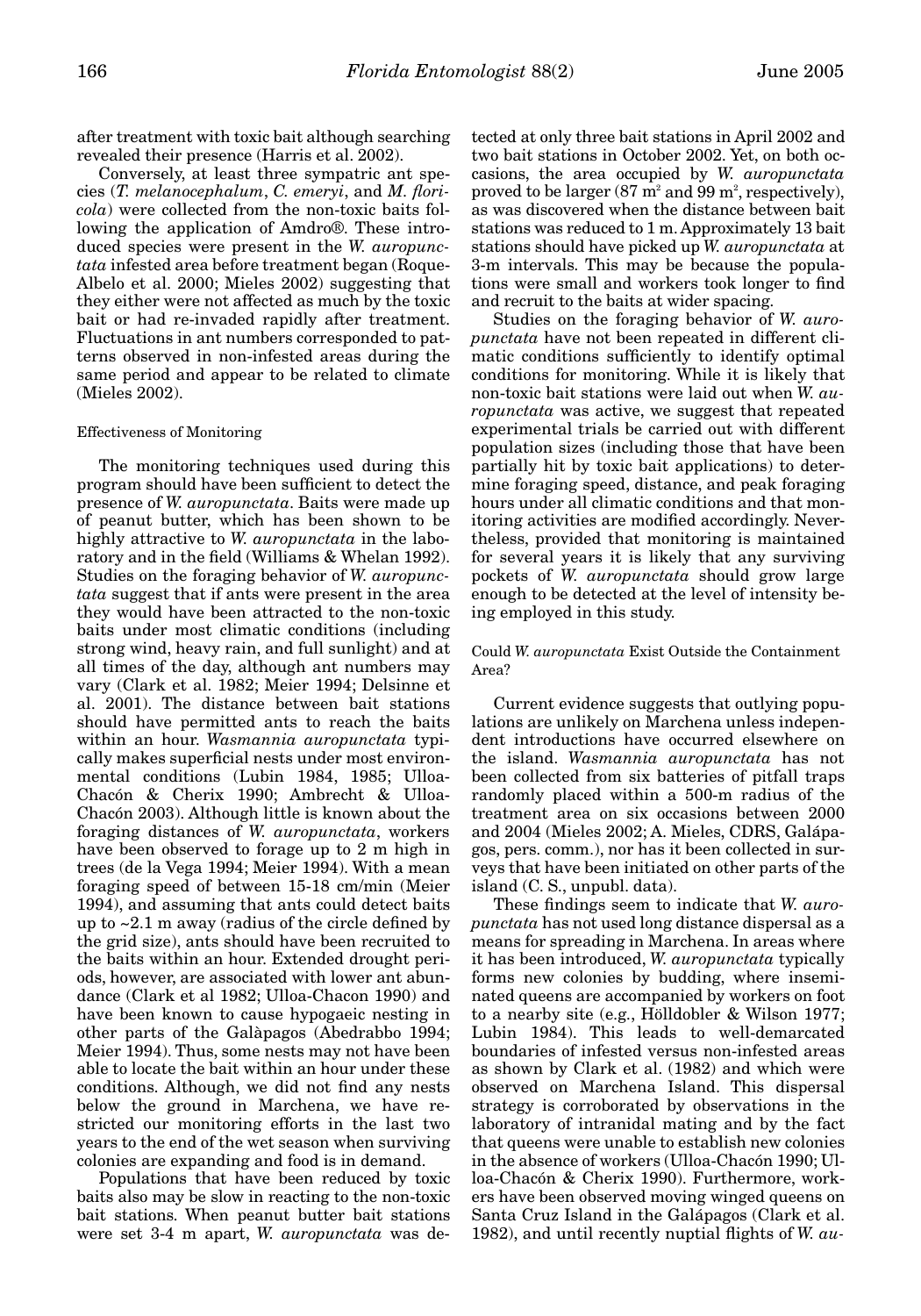*ropunctata* had never been observed either in the field or laboratory (Spencer 1941; Sielberglied 1972; Lubin 1984; Ulloa-Chacón 1990). Mating flights have been reported, however, among *W. auropunctata* populations in Puerto Rico (Torres et al. 2001). It is evident that there are still many gaps in our knowledge of the population biology of *W. auropunctata*, highlighting the need for continued monitoring in Marchena and further studies in its native and introduced range to better understand the mechanisms used for colony reproduction.

## Future Needs and Application to Other Island Ecosystems

Given the track record of *W. auropunctata*, it can only be a matter of time before it is introduced into other islands, especially in the Pacific. We strongly recommend that early warning systems are set up and that rapid response plans are available in the event that *W. auropunctata* is detected. We also recommend pre-approval of effective bait treatment because this can save months of delays if suitable treatment products are not currently registered for use.

Our results from Marchena indicate that these eradication techniques are effective for limiting the spread and possibly also for eradicating well established populations of *W. auropunctata* of up to at least 20 ha in size. Aerial application should be considered if the infestation is more than a few hectares and suitable aircraft are reasonably available. Amdro® is relatively safe to use in conservation areas but we recommend that toxicity studies be carried out on non-targets before applying the poison bait to areas where re-colonization of invertebrates from outlying areas is not possible. Caution should also be used in areas with water sources because of its toxicity to fish (Extension Toxicology Network 1996) and possible impact on aquatic invertebrates. Chemical applications are likely to be more successful at the beginning of the dry season when the reproductive potential of *W. auropunctata* is reduced and toxic bait applications are more effective. Post application surveys are crucial to the success of the program and are the only way to ensure that *W. auropunctata* has been eliminated. Surveys should be carried out only in the rainy season. Although labor intensive, there is no substitute for detailed mapping of the area with bait sticks. The smaller the grid size the greater the accuracy in evaluating the effectiveness of the poison bait applications.

Ultimately the intensity of the monitoring will depend upon financial and manpower constraints, but we believe that intense early monitoring may provide savings in the long run. To date, the program in Marchena has cost approximately \$212,736 US (this includes time spent preparing for the field trips, field and laboratory work, and overhead). The cost for the purchase and shipping of Amdro® was approximately \$10,700. Assuming that no more ants are found on the next two monitoring trips, the total projected cost for removing *W. auropunctata* for each hectare of infested area is estimated at \$13,680. Personnel costs accounted for approximately 47% of the total spent on this program and can be reduced by using trained volunteers. Approximately 25% of these costs were for inter-island transport and surveys to evaluate the response of native invertebrate communities and may not be needed elsewhere. Additional studies on foraging behavior and the refinement of bait application and monitoring procedures should help us improve these techniques and make them less labor intensive and costly.

# ACKNOWLEDGMENTS

We acknowledge the work carried out by Victor Carrión, R. Jiménez, F. Gaona, C. Gaona, E. Cadena, W. Espinoza, F. Azuero, and A. Ballesteros and the rest of the team from the Galàpagos National Park Service, our partners in this project. We thank P. Ulloa-Chacón for providing information on the reproductive biology of *W. auropunctata*. Our thanks also to H. Snell and J. Callebaut for help with Arcview; R. Adams, R. Harris, J. Le Breton, H. Rogg, and D. Williams for reviewing the manuscript; and to the many volunteers who have helped on this program. A special thanks to L. Roque-Albelo, one of the cofounders and strongest supporters of this program, for his input into the study design, companionship in the field, and critical review of the manuscript. We are grateful to BASF and TopPro Specialities for the donation of Amdro®; B. Smith, K. Miller, H. Kraus, J. Turner, and M. Haslett for patience in organizing its shipment; and SESA, Ecuador for the necessary import permits. This project was partially financed by the UNF/UNFIP project SCO-LAC-99-072—Control and Eradication of Invasive Species: a Necessary Condition for Conserving Endemic Biodiversity of the Galápagos World Heritage Site. This is contribution No. 1004 from the Charles Darwin Research Station.

The use of trade, firm, or corporation names in this publication is for the information and convenience of the reader. Such use does not constitute an official endorsement or approval by the Charles Darwin Foundation, United States Department of Agriculture, or the Agricultural Research Service of any product or service to the exclusion of others that may be suitable.

#### REFERENCES CITED

- ABEDRABBO, S. 1994. Control of the little fire ant *Wasmannia auropunctata*, on Santa Fe Island in the Galàpagos Islands, pp. 219-227 *In* D. F. Williams [ed.], Exotic Ants: Biology, Impact, and Control of Introduced Species. Westview Studies in Insect Biology, Boulder, CO.
- AMBRECHT, I., AND P. ULLOA-CHACÓN. 2003. The little fire ant *Wasmannia auropunctata* (Roger) (Hymenoptera: Formicidae) as a diversity indicator of ants in tropical dry forest fragments of Colombia. Environ. Entomol. 32(3): 542-547.
- BACEY, J. 2000. Environmental fate of Hydramethylnon. Report for Environmental Monitoring and Pest